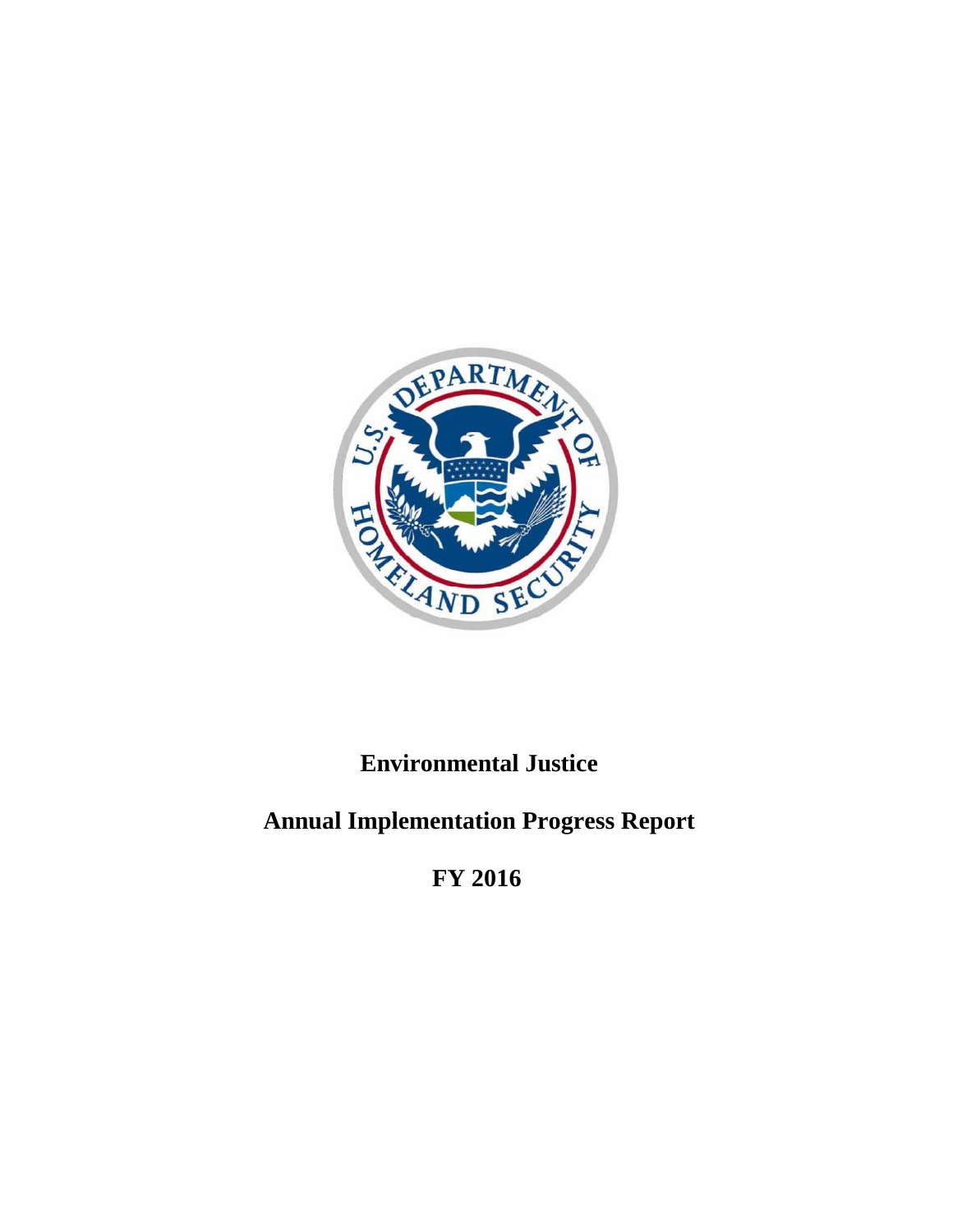# **Table of Contents**

# **Contents**

| I.    |                                                                                  |  |
|-------|----------------------------------------------------------------------------------|--|
| II.   |                                                                                  |  |
|       | Focus Area 1: Implementation of the National Environmental Policy Act (NEPA)     |  |
|       | Focus Area 2: Implementation of Title VI of the Civil Rights Act of 1964, as     |  |
|       |                                                                                  |  |
|       | Focus Area 4: Impacts from Commercial Transportation and Supporting              |  |
| III.  |                                                                                  |  |
| VI.   | Targeting of Resources to Overburdened, Underserved, and Economically Distressed |  |
|       |                                                                                  |  |
| VII.  |                                                                                  |  |
| VIII. |                                                                                  |  |
| IX.   |                                                                                  |  |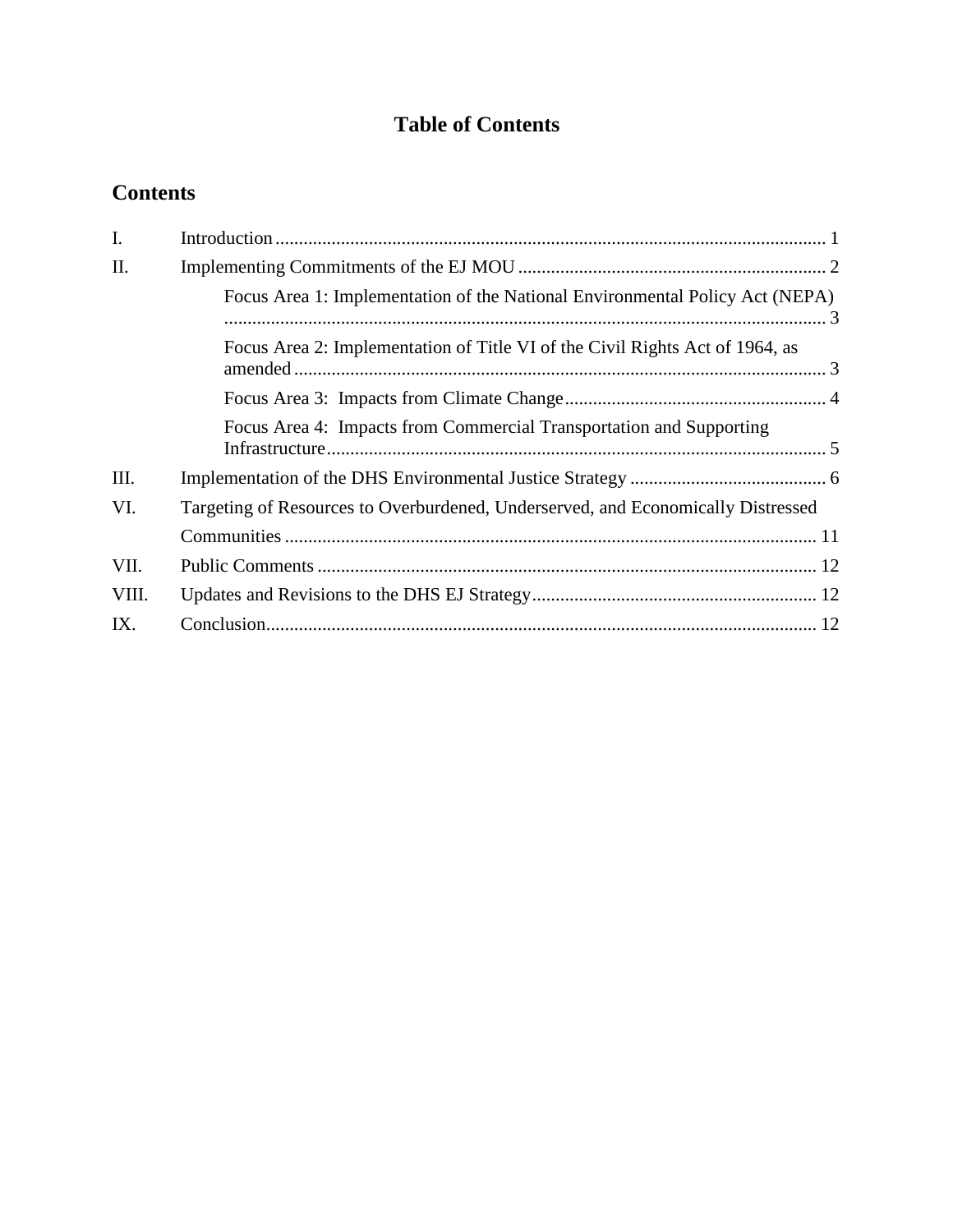#### <span id="page-2-0"></span>**I. Introduction**

On February 11, 1994, President William Jefferson Clinton issued Executive Order (EO) 12898, *Federal Actions to Address Environmental Justice in Minority Populations and Low-Income Populations*, requiring each covered agency to "make achieving environmental justice part of its mission by identifying and addressing, as appropriate, disproportionately high and adverse human health or environmental effects of its programs, policies, and activities on minority populations and low-income populations." Although the U.S. Department of Homeland Security (DHS) did not exist in 1994 and is thus not an agency expressly included in the EO, in August 2011, DHS joined 16 other federal agencies in signing a *Memorandum of Understanding on Environmental Justice and EO [1](#page-2-1)2898* (EJ MOU),<sup>1</sup> agreeing to make achieving environmental justice part of its mission.

In accordance with EO 12898 and the EJ MOU, DHS has undertaken a number of commitments to further the aims of environmental justice, including publication of an agency-wide Environmental Justice Strategy (DHS EJ Strategy)<sup>[2](#page-2-2)</sup> and annual progress reports on its implementation.[3](#page-2-3) DHS is a member of the EPA-sponsored Federal Environmental Justice Interagency Working Group (EJIWG), and facilitates an internal DHS Environmental Justice Working Group (EJWG). The DHS EJWG is co-chaired by the DHS Sustainability and Environmental Programs office (SEP) within the Office of the Chief Readiness Support Officer (OCRSO), and the DHS Office for Civil Rights and Civil Liberties (CRCL).

As explained more fully in the DHS EJ Strategy, the Department approaches environmental justice through the missions and general strategic framework set forth in the 2014 Quadrennial Homeland Security Review (QHSR), which guides the activities of the homeland security enterprise, including those of the Department.<sup>[4](#page-2-4)</sup> Environmental justice considerations can arise within four of the OHSR's five homeland security missions: prevent terrorism and enhance security; enforce and administer our immigration laws; secure and manage our borders; and strengthen national preparedness and resilience; as well as in all of the strategic priorities. This report summarizes the Department's progress toward achieving the goals of EO 12898 during fiscal year (FY) 2016.

<span id="page-2-1"></span><sup>&</sup>lt;sup>1</sup> The EJ MOU is available at http://www.epa.gov/environmental justice/resources/publications/interagency/ej-mou-[2011-08.pdf.](http://www.epa.gov/environmentaljustice/resources/publications/interagency/ej-mou-2011-08.pdf) Concurrently with the MOU, the participating agencies issued a *Charter for the Interagency Working Group on Environmental Justice*, available at  $\frac{http://www.epa.gov/environmentaljustice/resources/publications/interagency/iwg-charter-2011.pdf.$ 

<span id="page-2-2"></span> $\frac{2}{\pi}$  Department of Homeland Security, *Environmental Justice Strategy* (February 2012), available at [http://www.dhs.gov/xlibrary/assets/mgmt/dhs-environmental-justice-strategy.pdf.](http://www.dhs.gov/xlibrary/assets/mgmt/dhs-environmental-justice-strategy.pdf)<br><sup>3</sup> Department of Homeland Security, *Environmental Justice Annual Implementation Progress Report* for the periods

<span id="page-2-3"></span>FY 2011, FY 2012, FY 2013, FY 2014, and FY 2015 available at [https://www.dhs.gov/dhs-environmental-justice](https://www.dhs.gov/dhs-environmental-justice-strategy)[strategy.](https://www.dhs.gov/dhs-environmental-justice-strategy)

<span id="page-2-4"></span><sup>4</sup> Department of Homeland Security, *Quadrennial Homeland Security Review Report: A Strategic Framework for a Secure Homeland* (June 2014), available at [http://www.dhs.gov/publication/2014-quadrennial-homeland-security](http://www.dhs.gov/publication/2014-quadrennial-homeland-security-review-qhsr)[review-qhsr.](http://www.dhs.gov/publication/2014-quadrennial-homeland-security-review-qhsr)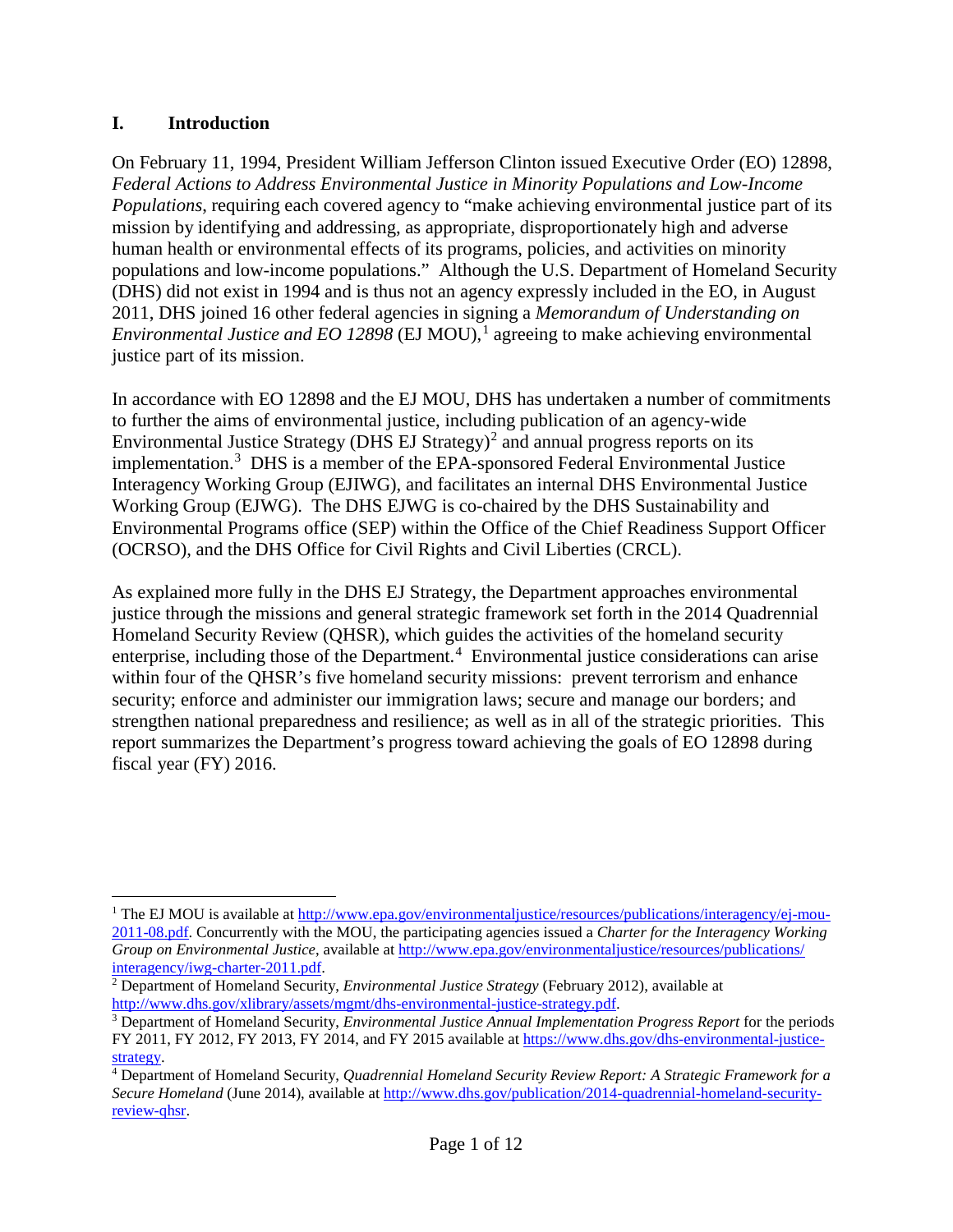## <span id="page-3-0"></span>**II. Implementing Commitments of the EJ MOU**

#### **Introduction**

In FY 2016, DHS, as an active member of the EJIWG, worked to advance the integration of environmental justice principles throughout all levels of government. The EJIWG, chaired by then U.S. Environmental Protection Agency (EPA) Administrator Gina McCarthy with representatives from 17 federal agencies and the White House, strived to engage and support local communities in addressing environmental and human health impacts of federal programs, policies, and activities by promoting comprehensive solutions for addressing environmental justice. The EJIWG provides federal leadership, guidance, and support in the following areas:

- Coordinating a focused and collaborative effort across the Federal Government to address the environmental, social, economic, and public health burdens in minority, low-income, indigenous and tribal communities;
- Identifying and supporting policies that have measurable impacts on environmental justice;
- Focusing federal agency resources and technical assistance to address disproportionately high and adverse human health or environmental impacts in minority, low-income, indigenous and tribal communities; and
- Developing partnerships with colleges, universities, and other organizations outside of the Federal government to facilitate support for, and improvement in, overburdened communities.

Additionally, the Department was a key contributor in achieving the following EJIWG accomplishments:

- Title VI and Environmental Justice Workshop: DHS, in collaboration with the U.S. Department of Justice, U.S. Department of Transportation (DOT), EPA, and the General Services Administration, hosted a workshop on Title VI and environmental justice considerations at the 2016 National Environmental Justice Conference and Training Program. The audience included federal staff, federally assisted recipients (e.g., grantees), and civil rights advocates.
- Educate, Motivate, and Innovate Climate Justice Youth Leadership Initiative (EMI): DHS as a founding member of the federal team, launched the EMI Climate Justice Youth Leadership Initiative. The EMI focused on the next generation of climate leaders and expanding partnerships with Minority Serving Institutions, including outreach to Historically Black Colleges and Universities and Tribal Colleges and Universities. The EMI highlighted the work of young people in the environmental justice movement. Furthermore, it provided the next generation of climate leaders with insight from nationwide environmental justice leaders.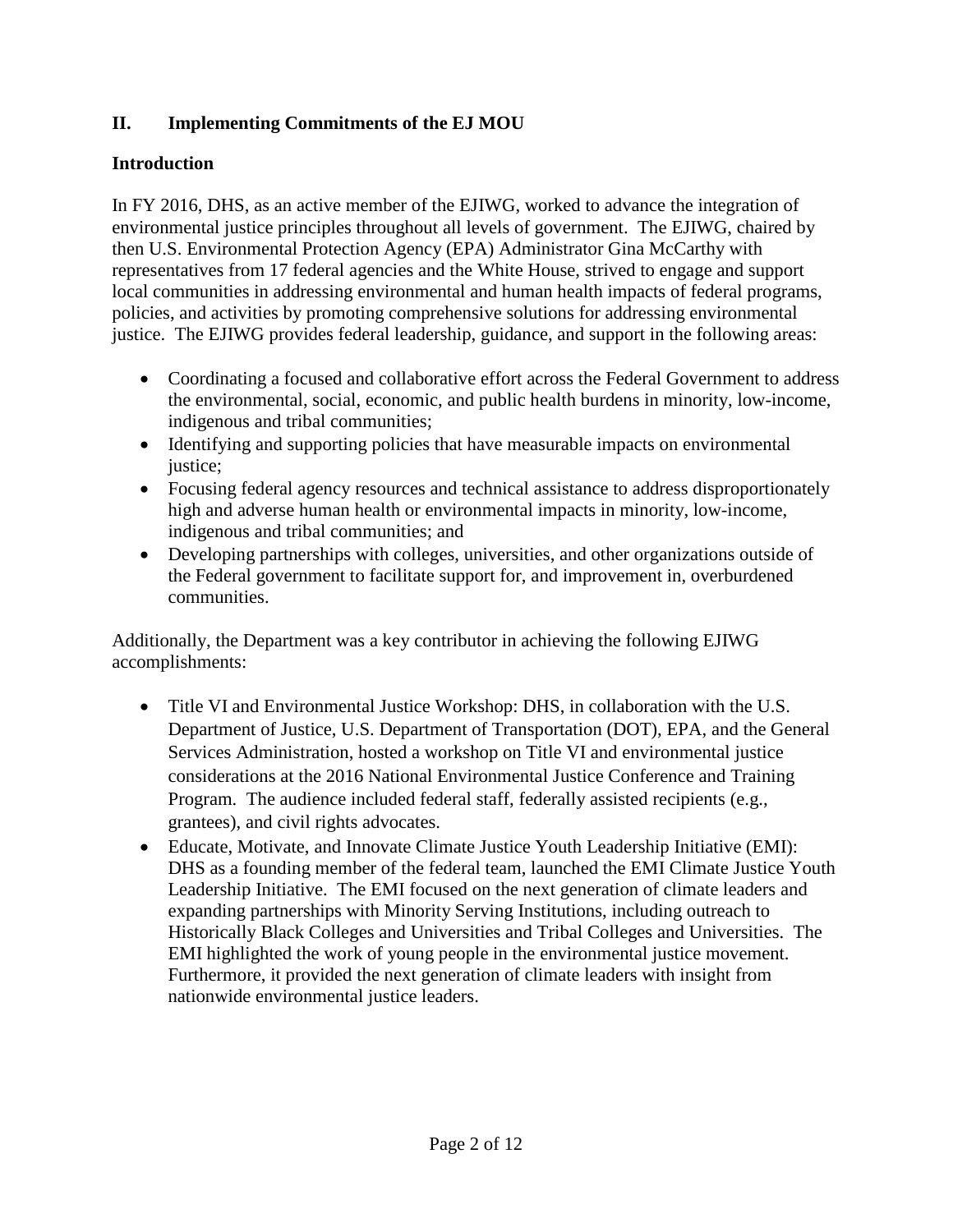#### <span id="page-4-0"></span>**Focus Area 1: Implementation of the National Environmental Policy Act (NEPA)**

The DHS NEPA implementing procedures contained in DHS Directive 023-01, *Environmental*  Planning Program,<sup>[5](#page-4-2)</sup> require the Department to follow guidance issued by the Council on Environmental Quality (CEQ) to identify potential environmental justice issues when conducting the review of proposed actions. Governance and oversight of the program is managed by delegated authority to the OCRSO.

In addition to implementing the Department's NEPA process, OCRSO actively participates in the NEPA Committee of the EJIWG. The NEPA Committee seeks to improve the effective, efficient, and consistent consideration of environmental justice issues in the NEPA process through the sharing of best practices, lessons learned, research, analysis, training, consultation, and other experiences of federal NEPA practitioners. In March 2016, the NEPA Committee produced the *Promising Practices for EJ Methodologies in NEPA Reviews* report*.* The report represents the professional experience, knowledge, and expertise of NEPA practitioners from ten departments, three agencies, and one White House office. Moreover, the report is a compilation of methodologies to integrate environmental justice considerations throughout the NEPA processes.

#### <span id="page-4-1"></span>**Focus Area 2: Implementation of Title VI of the Civil Rights Act of 1964, as amended**

Title VI of the Civil Rights Act of 1964 ("Title VI") prohibits race, color, and national origin discrimination by recipients of financial assistance from DHS. Environmental justice issues may arise in programs and activities supported through federal financial assistance. In this context, Title VI is an important tool for addressing those concerns. By delegation from the Secretary and through regulations at 6 CFR Part 21, CRCL leads the Department's compliance and enforcement program to assure that its federally assisted programs, including those that affect human health or the environment, comply with Title VI and the Department's implementing regulations.

Title VI, through its prohibition against national origin discrimination, also requires recipients of DHS financial assistance to take reasonable steps to provide meaningful access to its programs and activities for limited English proficient (LEP) persons.<sup>[6](#page-4-3)</sup> LEP persons (i.e., those who have a limited ability to speak, read, write, or understand English) may also be a part of low-income or minority communities that are subject to disproportionately high and adverse environmental effects. In carrying out the enforcement of Title VI, it is critical for DHS to identify the intersection with environmental justice as well as to educate recipients on fulfilling their language access obligations. To that end, integrating LEP persons into environmental justice efforts, such as through multilingual outreach and the regular use of competent interpreters at meetings and in other interactions, supports environmental justice goals and Title VI compliance.

<span id="page-4-2"></span> <sup>5</sup> Department of Homeland Security "*Directive and Instruction 023-01, Environmental Planning Program* <http://www.dhs.gov/national-environmental-policy-act> .

<span id="page-4-3"></span><sup>6</sup> DHS published in the Federal Register on April 18, 2011, *"Guidance to Federal Financial Assistance Recipients Regarding Title VI Prohibition Against National Origin Discrimination Affecting Limited English Proficient Persons.*"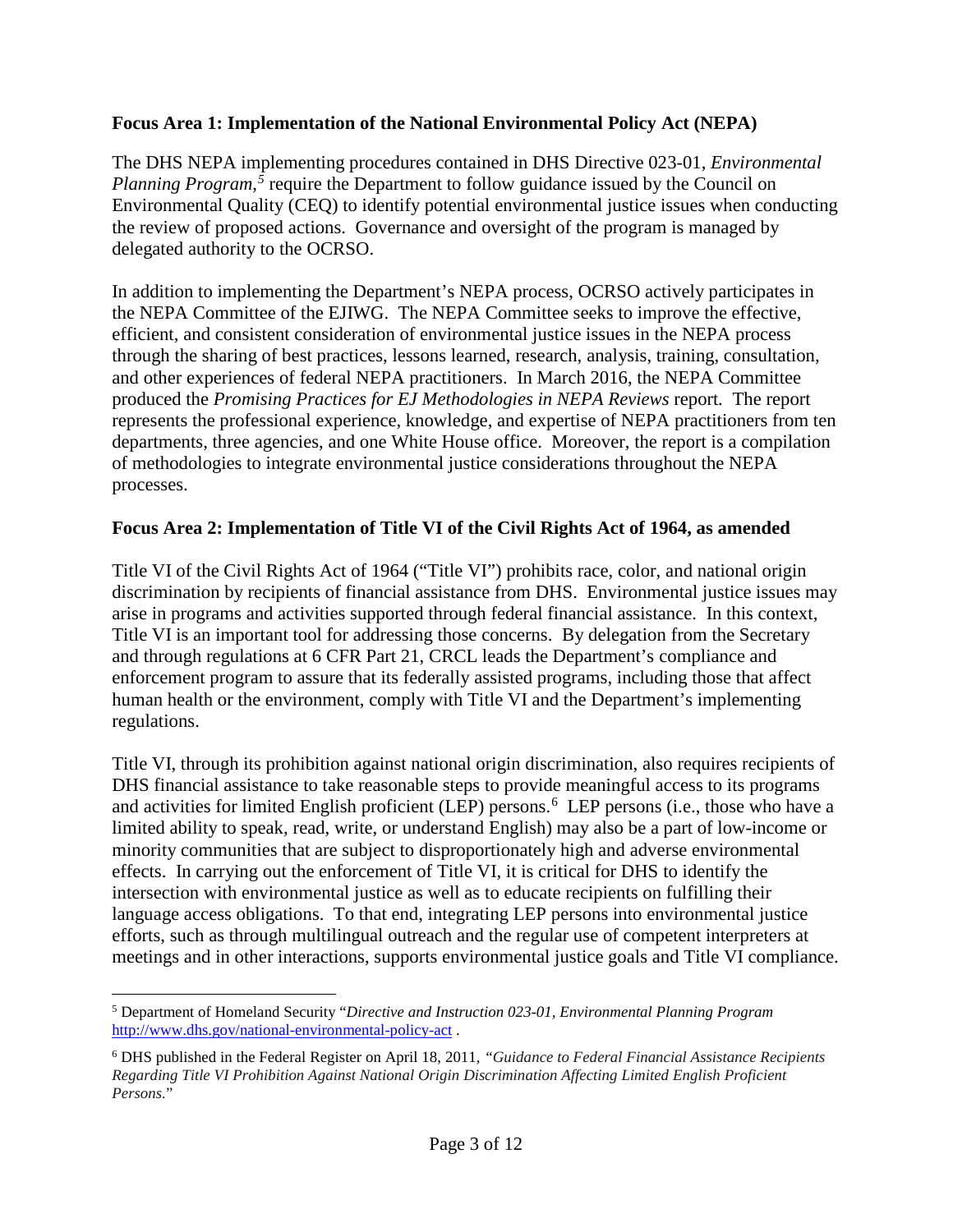In FY 2016, CRCL continued to implement the DHS-wide Title VI compliance program. Major accomplishments include:

**DHS Civil Rights Form**. CRCL, in coordination with the Federal Emergency Management Agency (FEMA) and other DHS Components, finalized a draft DHS civil rights form. The form will serve as a data collection tool to assist recipients in meeting existing civil rights requirements. Once implemented, all primary recipients of DHS financial assistance will provide standard data and information on programs and activities. The information provided will include civil rights complaints, policies and procedures to fulfill various civil rights obligations and complaints in which environmental justice concerns are raised. Final clearance and implementation of the data collection tool is planned for FY 2017.

**Technical Assistance to Recipients**. CRCL, FEMA's Office of Equal Rights (FEMA OER), in coordination with the U.S. Department of Transportation Office of Civil Rights (DOT OCR) and EPA Region 9 Office, engaged the City and Port of Oakland (California) in environmental justice concerns related to the redevelopment of the former Oakland Army Base. Specifically, the community of West Oakland and other federal, state, and local stakeholders have raised concerns about the adverse air quality impacts and other environmental and health impacts on the community of West Oakland, as a result of port related development activities. In December 2016, the federal interagency team met with representatives from the West Oakland Environmental Indicators Project and the Alameda County Health Department to discuss the environmental and health impacts of concern and proposed mitigation measures. The team also provided the City and Port of Oakland with technical assistance on their obligations under Title VI as recipients of federal financial assistance. DHS will continue to provide technical assistance, as needed, to facilitate local stakeholder engagement in the mitigation of project impacts that disproportionately and adversely affect minority and low-income communities.

#### <span id="page-5-0"></span>**Focus Area 3: Impacts from Climate Change**

DHS identified climate change as a strategic priority in its mission to prevent, protect against, mitigate, respond to, and recover from threats and hazards, as well as to build in security, ensure resilience, and facilitate customs and exchange. The QHSR states, "Natural hazards are becoming more costly to address, with increasingly variable consequences due in part to drivers such as climate change and interdependent and aging infrastructure." Accordingly, DHS has advanced a number of climate change initiatives within headquarter offices and operational Components in support of the *DHS Climate Action Plan* (September 2013) and *Climate Action Plan Addendum* (June 2014), which further elaborate on the Department's climate change efforts.[7](#page-5-1)

In FY 2016, DHS formally chartered the governance and oversight of climate change adaptation and resilience within the Department. The Deputy Under Secretary for Management and Chief Readiness Support Officer lead an Executive Steering Committee (ESC) comprised of

<span id="page-5-1"></span> <sup>7</sup> The DHS Climate Action Plan and Climate Action Plan Addendum are located at [https://www.dhs.gov/publication/sustainability-performance-plan.](https://www.dhs.gov/publication/sustainability-performance-plan)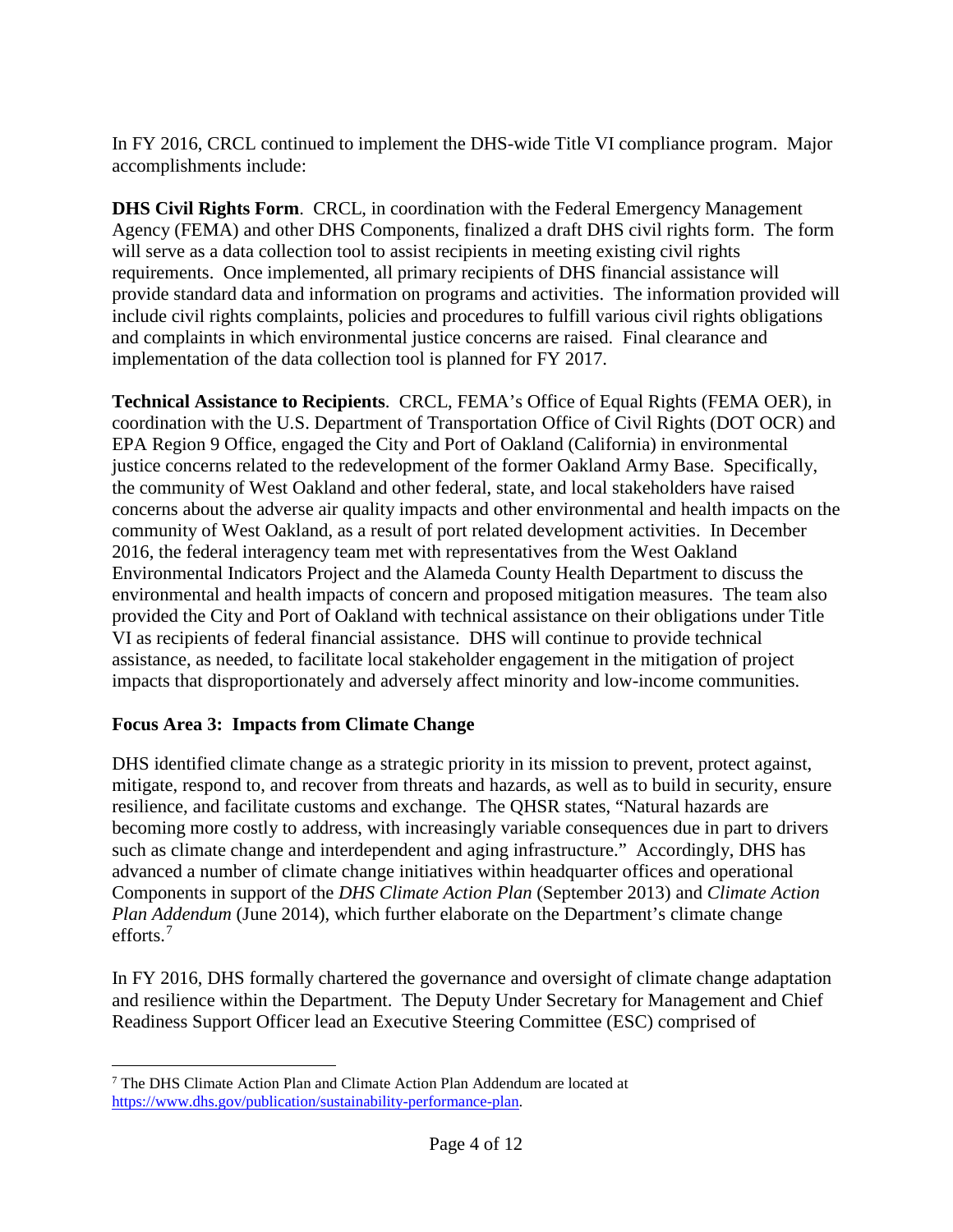representatives from all DHS Components and headquarter program offices with climate related equities. The ESC drives the development of Departmental guidance and establishment of priorities for climate change adaptation and resiliency planning. As the co-lead of the Department's environmental justice program, the OCSRO assures that consideration of vulnerable communities remains a top priority in the Department's climate resilience efforts.

In FY 2016, DHS published the first ever DHS Directive addressing climate resilience within the Homeland Security mission. *Directive 023-03: Climate Resilience* acknowledges the direct link between actions related to climate resilience and national security and articulates the Department's policy to integrate climate resilience into strategic planning, risk management frameworks, and continuity programs. This intra-agency effort marks a key step in advancing and institutionalizing the Department's climate resilience program.

Component efforts related to climate change include:

#### *FEMA*

• In FY 2016, FEMA issued a Notice of Proposed Rulemaking (NPRM) to implement EO 13690, *Establishing a Federal Flood Risk Management Standard and a Process for Further Soliciting and Considering Stakeholder Input* (January 2015), [8](#page-6-1) and the Federal Flood Risk Management Standard. Public comments on the NPRM focused on the impact of the elevation requirement on the accessibility of covered facilities and operability of critical facilities in the floodplain. Furthermore, commenters recommended that special attention be paid to equity considerations in implementation of the final rule in an effort to avoid the impacts of devastating events on minority and low income communities. FEMA is considering the comments as it moves through the rulemaking process.

#### <span id="page-6-0"></span>**Focus Area 4: Impacts from Commercial Transportation and Supporting Infrastructure**

In its role as protector of the nation's borders and the grantor of bridge permits, DHS is instrumental in the movement of goods. "Goods movement" refers to the distribution of freight, including raw materials, parts, and finished consumer products, by all modes of transportation, including marine, air, rail, and truck. Goods movement facilities, also called freight facilities, include seaports; airports; land ports of entry; rail yards and rail lines; highways and high truck traffic roads; and warehouse and distribution centers.<sup>[9](#page-6-2)</sup> In FY 2016, DHS transferred leadership of the EJIWG Goods Movement Committee to its interagency partners EPA, DOT, and the U.S Department of Housing and Urban Development in order to support the continued advancement of interagency work and community focused efforts. As part of its last actions as Chair, DHS led

<span id="page-6-1"></span> <sup>8</sup> Executive Order 13690, *Establishing a Federal Flood Risk Management Standard and a Process for Further Soliciting and Considering Stakeholder Input*: https://www.gpo.gov/fdsys/pkg/DCPD-201500068/pdf/DCPD-201500068.pdf

<span id="page-6-2"></span><sup>9</sup> Environmental Protection Agency, *EPA's Response to the National Environmental Justice Advisory Council Report: Reducing Air Emissions Associated with Goods Movement: Working Toward Environmental Justice* (June 28, 2010).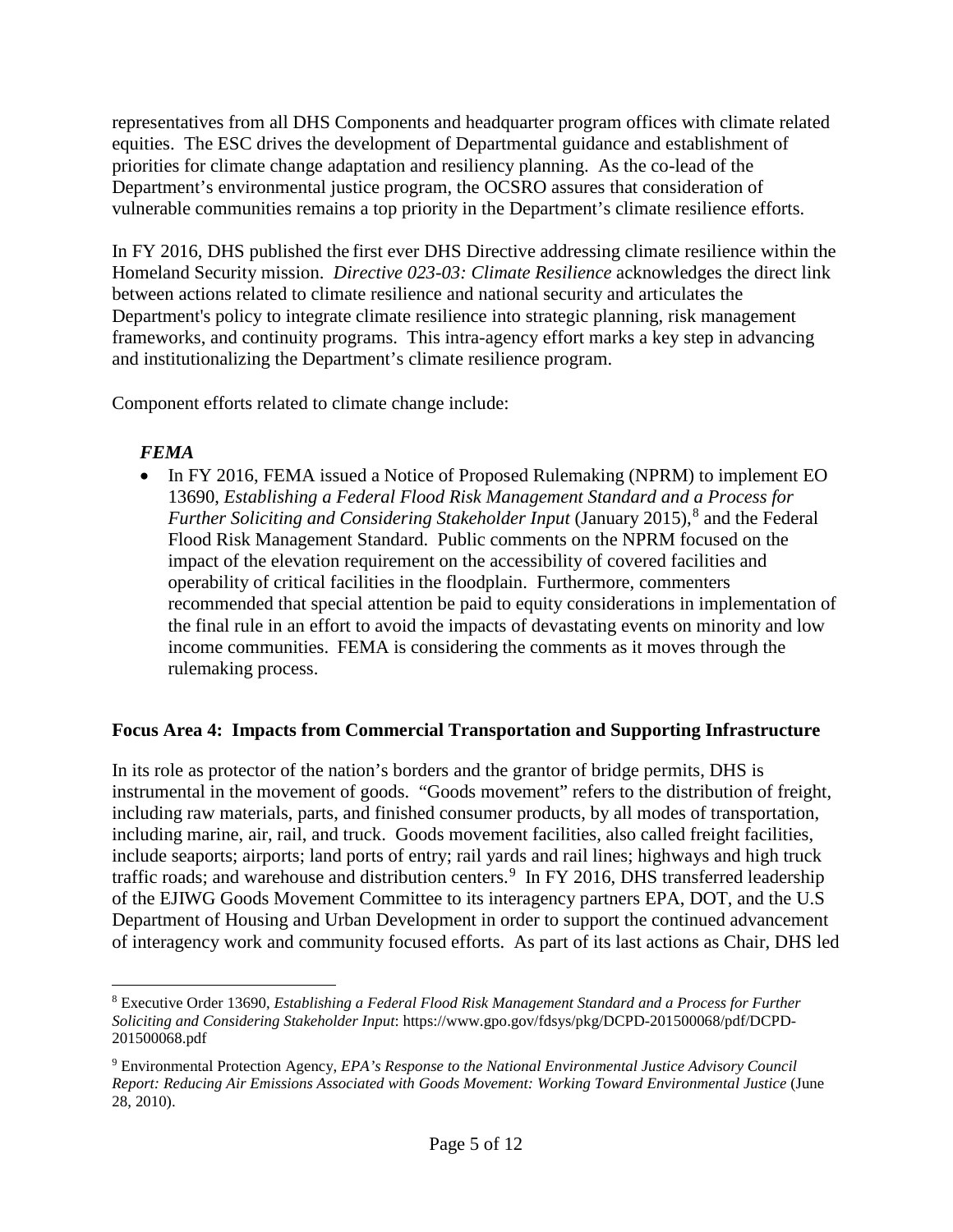the Committee in preparing for the Presidential transition by highlighting past accomplishments and developing Committee goals for FY 2016 – FY 2019. The goals were approved by the Federal Senior Leadership Representatives of the 16 federal agencies that signed the EJ MOU. DHS also drafted a FY 2016 – FY 2017 project planning proposal and conducted education sessions for the new leadership. Of the projects proposed, the development of the first ever environmental justice goods movement resource compendium was accepted by the EJIWG as a goal for FY 2017.

Additionally, in FY 2016, at the request of the Government-wide Transportation Policy Council, DHS presented an overview of environmental justice and the nexus with federal transportation to Council members. The Council consists of approximately 100 policy managers representing agencies, boards, and commissions that are involved with transportation activities.

## <span id="page-7-0"></span>**III. Implementation of the DHS Environmental Justice Strategy**

The DHS EJ Strategy committed the Department to the seamless integration of environmental justice principles into its operations through concrete steps and ongoing operational improvements. In addition to the accomplishments in the four interagency focus areas discussed in Part II of this report, in FY 2016, DHS took additional steps to implement the DHS EJ Strategy. This section describes examples of DHS engagement with environmental concerns and active outreach to potentially affected communities.

**Creating a directive and instruction on environmental justice**. DHS furthered its role in advancing the environmental justice program. In FY 2016, The Department issued the first ever DHS Directive focused on environmental justice. *Directive 023-04: Environmental Justice* is a major milestone in institutionalizing the program and provides the policy guidance and direction needed to ensure that environmental justice is consistently considered in homeland security programs, policies and activities.

Component efforts related to creating a directive and instruction on environmental justice include:

## *FEMA*

- In August 2016, FEMA's Office of Environmental Planning and Historic Preservation (OEHP) finalized and implemented *FEMA Directive 023-01-001* and *Instruction 023- 001-01-01*, which established FEMA's implementing procedures for environmental and historic preservation compliance, including environmental justice compliance requirements. Specifically*, FEMA Instruction 023-01-001-01* provides direction and guidance on how FEMA will conduct public involvement efforts with environmental justice stakeholders and tribal populations.
- FEMA OEHP also established the Environmental Justice Resource Library. The Resource Library is housed on FEMA's intranet and is accessible to the FEMA OEHP Cadre.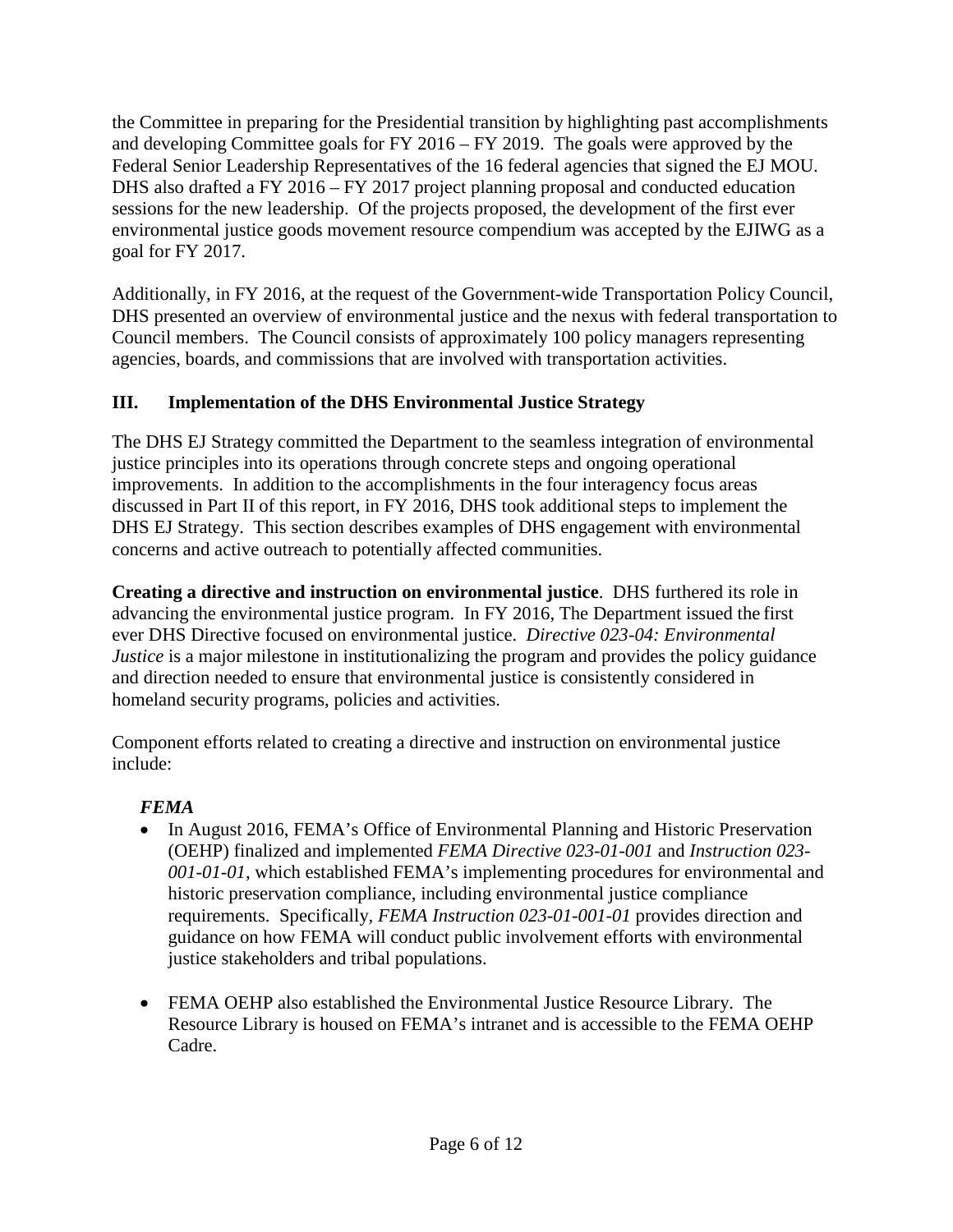## *U.S. Immigration and Customs Enforcement (ICE)*

• In March 2016, ICE received DHS approval of the *Supplemental Instructions for implementing the National Environmental Policy Act of 1969 and DHS Management Directive 023-01, Rev. 01*. Additionally, ICE is developing a policy directive focused on environment, energy, and sustainability, which addresses it's commitment to coordination with federal, tribal, state, and local agencies; non-governmental organizations; and the public.

**Developing compliance and review capacity**. In FY 2016, DHS continued to expand the Department's compliance and review capacity by offering environmental justice training to DHS Headquarter and Component Energy and Real Property managers. In collaboration with EPA Region 3, DHS conducted environmental justice awareness and EJ Screen training at the inaugural DHS Sustainability and Environmental Forum. EJ Screen is the EPA environmental justice mapping and screening tool that provides users with a nationally consistent dataset and approach for combining environmental and demographic indicators.

As established by *Directive 023-01, Rev 01*, the Decision Support System (DSS) is the Department's system for NEPA compliance. In FY 2016, DHS conducted a total of 114 DSS reviews. To increase understanding and application of the DSS system, the DHS Sustainability and Environmental Program experts conducted hands-on training for program managers, NEPA practitioners, and facility managers throughout the nation.

Component efforts related to developing compliance and review capacity include:

## *U.S. Customs and Border Protection (CBP)*

• In FY 2016, CBP finalized five Environmental Assessments (EAs). The consideration of environmental justice was part of the review.

## *FEMA*

- During FY 2016, 40 EAs were completed and posted to FEMA.gov. All of the EAs completed resulted in the determination of Findings of No Significant Impact. FEMA also completed one Environmental Impact Statement (EIS) and issued a Record of Decision. Consideration of environmental justice was a key component in the development and finalization of these documents.
- A key component to ensuring the incorporation of environmental justice into FEMA's NEPA reviews is the training of personnel with roles in headquarters, regional offices, grants management, environmental and disaster deployment. In FY 2016, 2,167 students completed the five-course series *FEMA E/0253: Introduction to Environmental and Historic Preservation Compliance*. The series included topics on FEMA specific environmental justice compliance requirements.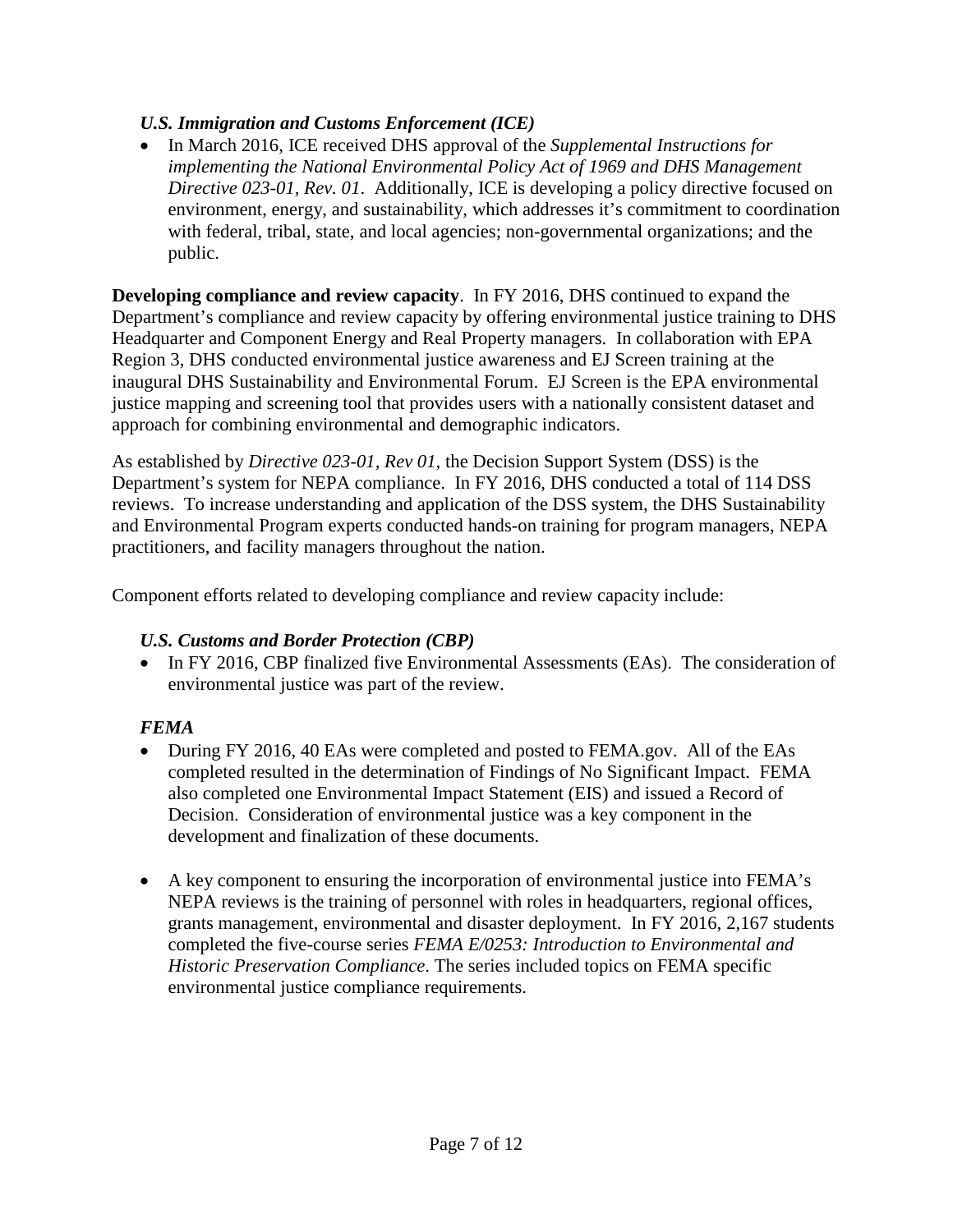**Identifying and addressing environmental justice considerations in programs, policies, and activities**. In FY 2016, the DHS EJWG, comprising representatives from DHS Components and Headquarter offices, met monthly to review DHS programs, activities, and best practices. The DHS EJWG launched efforts to increase awareness of programs and activities in and around coastal ports, including the review and evaluation of EPA's draft *Ports Primer for Communities,* and CBP's Centralized Examination Station program.

Component efforts related to identifying and addressing environmental justice considerations in programs, policies, and activities include:

## *CBP*

- In FY 2016, CBP provided NEPA training to all newly hired agents. The intent of the training is to educate agents on ways to mitigate the impact that border operations may have on the environment. Annual refresher training is required as well. Additionally, new agents receive Spanish language training. The training is aimed at facilitating communication with border minority communities where Spanish is the predominant language.
- In FY 2016, 16,975 Border Patrol Agents completed the required annual training on CBP Environmental and Cultural Stewardship. The training prepares agents to incorporate responsibilities for stewardship of natural and cultural resources into daily patrol activities.

## *FEMA*

- FEMA Region VI Louisiana Recovery Office identified a Community of Concern during the NEPA scoping process for the Pecan Acres subdivision. The scope of work consists of providing flood control measures to protect the health, safety, and property of Pecan Acres subdivision residents. Local residents expressed concern that areas within the subdivision were used as an unauthorized landfill prior to construction of the community. Furthermore, a number of residents raised concerns about hazardous materials and toxic substance. In response, FEMA implemented a public involvement and environmental strategy focused on addressing community concerns.
- In response to the FY 2016 White House Roundtable on Equitable Disaster Planning, FEMA launched a case study project titled, *Creating More Equitable Post-Disaster Outcomes by Addressing the Needs of At-Risk Populations: A Conversation among FEMA Programs*. Development of the case study and online resource page is underway.

## *ICE*

• In FY 2016, the ICE Environmental Program further integrated environmental justice into agency operations by conducting NEPA training for the ICE Office of Acquisition Management. The training targeted intra-agency relationship building and focused on improving communication and knowledge sharing of potential environmental justice communities that may be affected by acquisitions.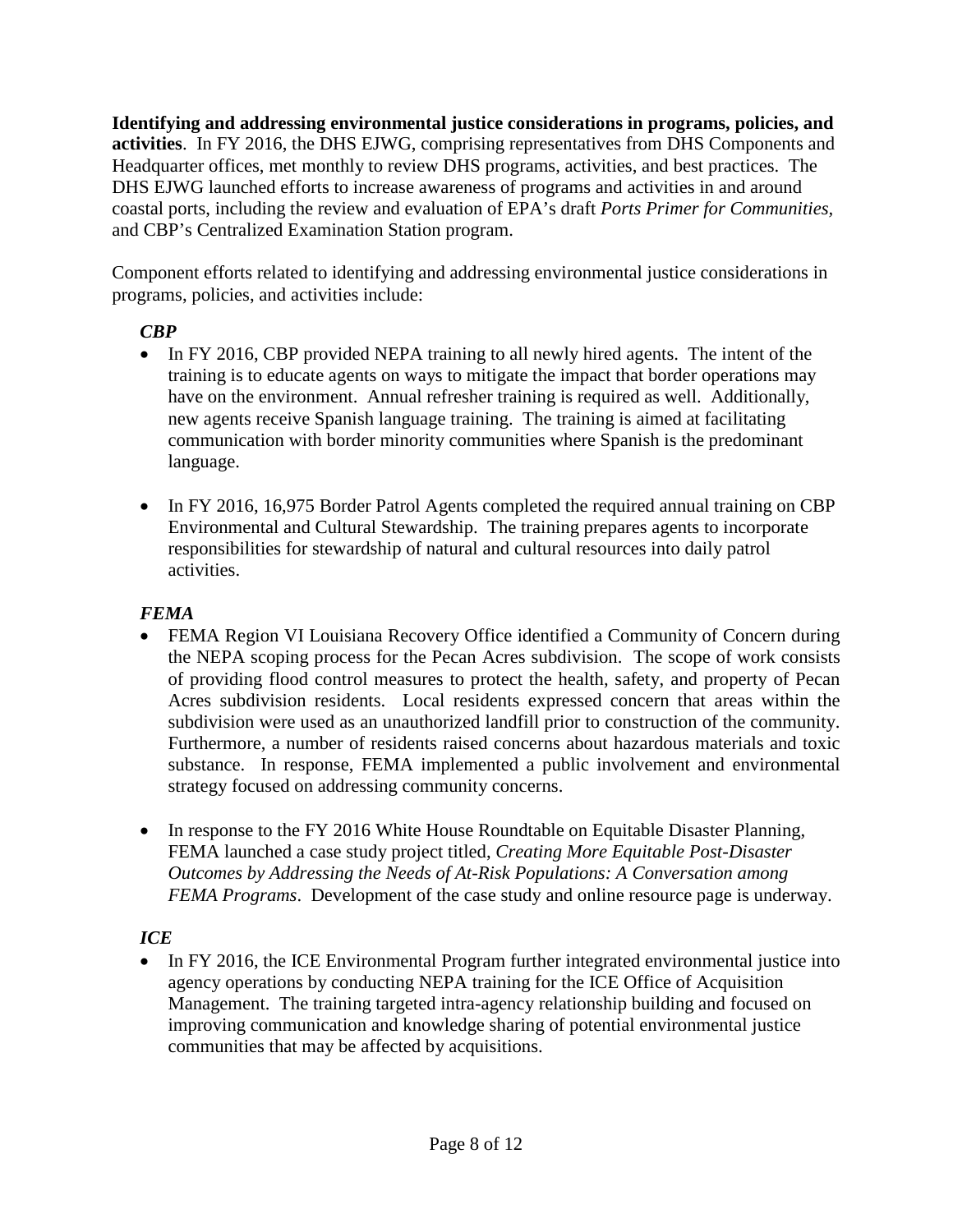**Collaborating with other agencies on environmental justice related matters**. As outlined in the QHSR, "Homeland security spans the authorities and responsibilities of federal departments and agencies; state, local, tribal, and territorial governments; the private sector; and private citizens and communities. For this reason, coordination and cooperation are essential to successfully carrying out and accomplishing the homeland security missions."

Component efforts related to collaborating with other agencies include:

## *FEMA*

• In FY 2016, FEMA coordinated with EPA to conduct a FEMA-specific webinar on EJ Screen, a web-based environmental justice mapping and screening tool. Eighty FEMA personnel participated in the event. Additionally, FEMA Region 1 staff attended a training on EPA EJ Screen software.

## *CBP*

- The Border Patrol program works with land and resource managers in all areas of operation along the border. This work includes collaboration with stakeholder agencies to plan and execute joint operations targeting smuggling organizations and force smugglers away from environmentally sensitive areas. The Border Patrol also implements joint fence mending and trash cleanup activities to mitigate the negative impacts of smuggling on the environment and the affected near border communities.
- In FY 2016, CBP continued discussions with the U.S. Department of the Interior Bureau of Indian Affairs and U.S. Fish and Wildlife Service regarding the Draft EA for Integrated Fixed Tower (IFT) on the Tohono O'odham Nation. CBP is working to assure activities do not have an adverse and disproportionate impact on the human health or environment of the Tohono O'odham Nation.

**Communicating through active outreach efforts**. In addition to the outreach activities described in the interagency focus areas in Part II, in FY 2016 DHS Components made additional efforts to engage potentially affected communities.

*Language Access Plans for DHS Components and Offices.* DHS, like its recipients of federal financial assistance, has an obligation to take reasonable steps to provide meaningful access to its programs and activities for persons who are LEP. LEP persons may be a part of low-income or minority communities that are subject to disproportionately high and adverse environmental effects.

In FY 2016, DHS Components and Offices continued work in finalizing the Language Access Plans (Plans)<sup>[10](#page-10-0)</sup> which describes efforts to provide meaningful access to DHS programs and activities to persons who are LEP, consistent with the requirements of Executive Order 13166, *Improving Access to Services for Persons with Limited English Proficiency (August 11, 2000)* and the DHS Language Access Plan issued in February 2012. The Plans provide a framework for improving the delivery of language services to LEP persons. Public feedback on the Plans

<span id="page-10-0"></span> <sup>10</sup> Component Language Access Plans are available online a[t https://www.dhs.gov/language-access.](https://www.dhs.gov/language-access)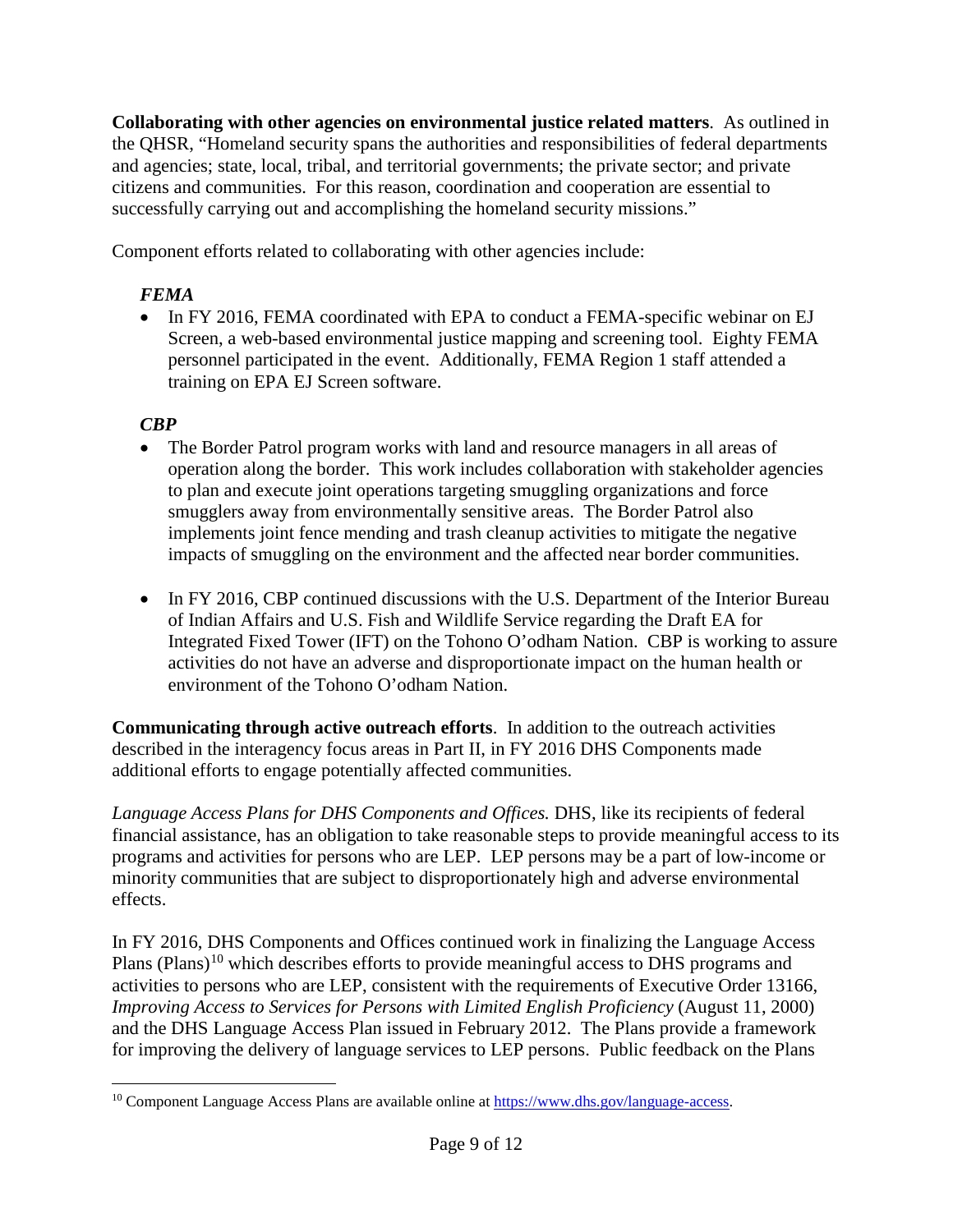was received during the open comment period and through a national stakeholder engagement meeting. The development and implementation of the Plans help Components fulfill commitments to integrate LEP persons in environmental justice efforts. The final Plans were published in FY 2017.

*White House Roundtable on Equitable Disaster Planning*. DHS representatives participated and provided key remarks at the first White House Roundtable on Equitable Disaster Planning. The Roundtable featured a discussion with White House and Administration officials, and community stakeholders on achieving more equitable processes and outcomes before and after disasters. Additionally, the roundtable focused on how inclusive, community-driven planning can improve resilience and recovery for the whole community, especially given the increase in frequency and intensity of extreme weather events due to the impacts of climate change.

Other efforts relating to outreach include:

#### *Citizenship and Immigration Services Ombudsman (CISOMB)*

- The CISOMB is effectively communicating through active outreach efforts with the public on various fronts. To ensure effective communication with the public, including with minority or low-income populations, persons who are LEP, and persons with disabilities, CISOMB translated the 2016 Annual Report to Congress Executive Summary into multiple languages (Spanish, Arabic, Chinese).
- The CISOMB traveled to Mexico City, Tegucigalpa, San Salvador, and Guatemala City, Guatemala to engage in discussions on issues dealing with programs, policies, and activities that may have disproportionately high and adverse human health or environmental effects on minority, low-income, and tribal populations, including labortrafficking.

## *CBP*

• CBP Tucson Sector's Public Lands Liaison Agent and Tribal Liaison Programs initiated close coordination with the Tohono O'odham Nation in an effort to mitigate potential damage to tribal lands. The Tohono O'odham Nation is located near Tucson, Arizona with tribal lands in close proximity to the southwest border in Arizona. Over the years tribal lands have experienced degradation from illegal cross-border incursions. Human and contraband smugglers discard trash and/or hazardous waste, and trample native vegetation. Cultural resource sites, as well as sacred lands, were transited and disturbed. The aforementioned IFT projects are aimed at stemming illegal cross-border incursions and includes proposed construction of 15 IFTs at locations which the Tohono O'odham Nation found to be best situated to protect vegetation, wildlife and culturally significant sites.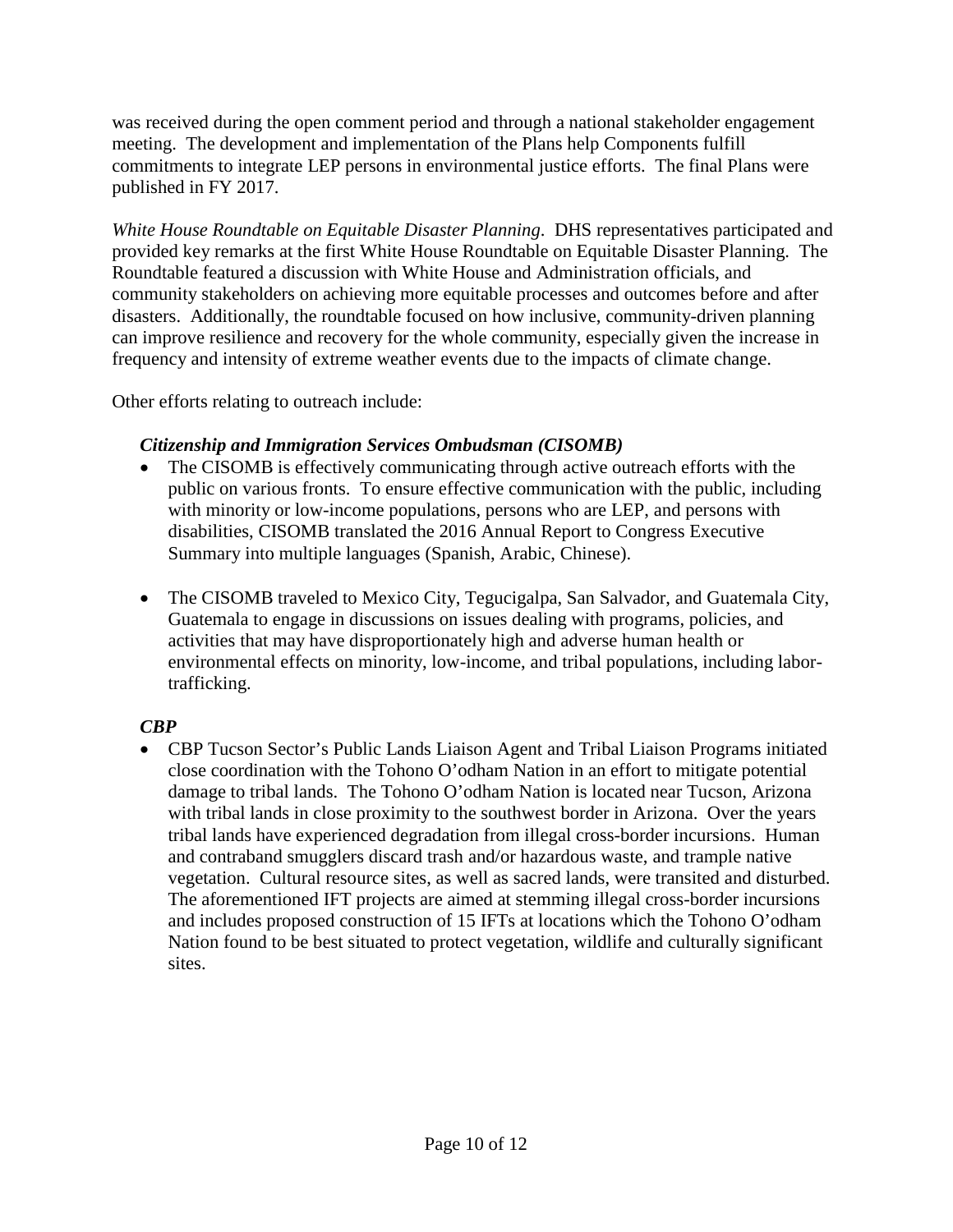- In FY 2016, CBP Border Patrol Program and Office of Facilities and Asset Management (OFAM) participated in coordination meetings with the Kootenai Tribe of Idaho regarding the EIS for the proposed repair and maintenance of Bog Creek Road and closure to motorized use of approximately 25 miles of roads in the Idaho Panhandle National Forests (IPNF). The meetings focused on reducing potential impacts of the project on cultural sites and hunting, fishing, and gathering rights in the IPNF.
- CBP OFAM conducted an EA for the Mechanical Control of Carrizo Cane in the Rio Grande Basin in Texas. As part of the outreach for the Draft EA, OFAM directly engaged the Barrio De Colores (BDC) community near Laredo. The proposed action included conducting activity within a 16.1-mile project corridor covered by a 2010 settlement agreement between CBP and BDC (Barrio De Colores v. U.S. Customs and Border Protection, Case No. 5:09-CV-0035 (S.D. Texas)). Although the provisions of the agreement have expired, in the spirit of continuing to work cooperatively with BDC and other stakeholders, CBP implemented many of the measures in the agreement concerning future NEPA documents. Specifically, CBP identified BDC as one of the interested parties for the EA and coordinated directly with the group. CBP also published a bilingual Notice of Availability in several newspapers across Texas, including local papers in the Laredo area, and offered an extended public review duration of 45 days to ensure all members of the public had adequate time to review and comment on the action.

## *U.S. Coast Guard (USCG)*

- The USCG conducted consultation with a local Native American tribe regarding a project to improve potable water pipe lines to Station Menemsha in Martha's Vineyard, MA. The consultation was aimed at ensuring the project had no impact on nearby burial sites.
- In FY 2016, as a part of the USCG Arctic Shield 2016 planning, the USCG conducted extensive outreach with Alaskan Native communities and organizations. Key tribal and community leaders from Barrow, Nome, Kotzebue and Bethel participated. Native Alaskan communities comprise a high percentage of minorities and low-income communities that depend on subsistence resources.

## <span id="page-12-0"></span>**VI. Targeting of Resources to Overburdened, Underserved, and Economically Distressed Communities**

In FY 2016, the USCG Office of Engineering and Logistics employed eight high school interns from Ward 8, a predominately minority community in Washington D.C., in order to promote student interest in science, technology, engineering, and mathematics (STEM). The interns organized files on ship design and developed environmental compliance training outlines for programs that support NEPA, environmental justice, and the Marine Mammals Protection Act. Students engaged with mentors, participated in job-shadowing, and visited the National Situation Room.